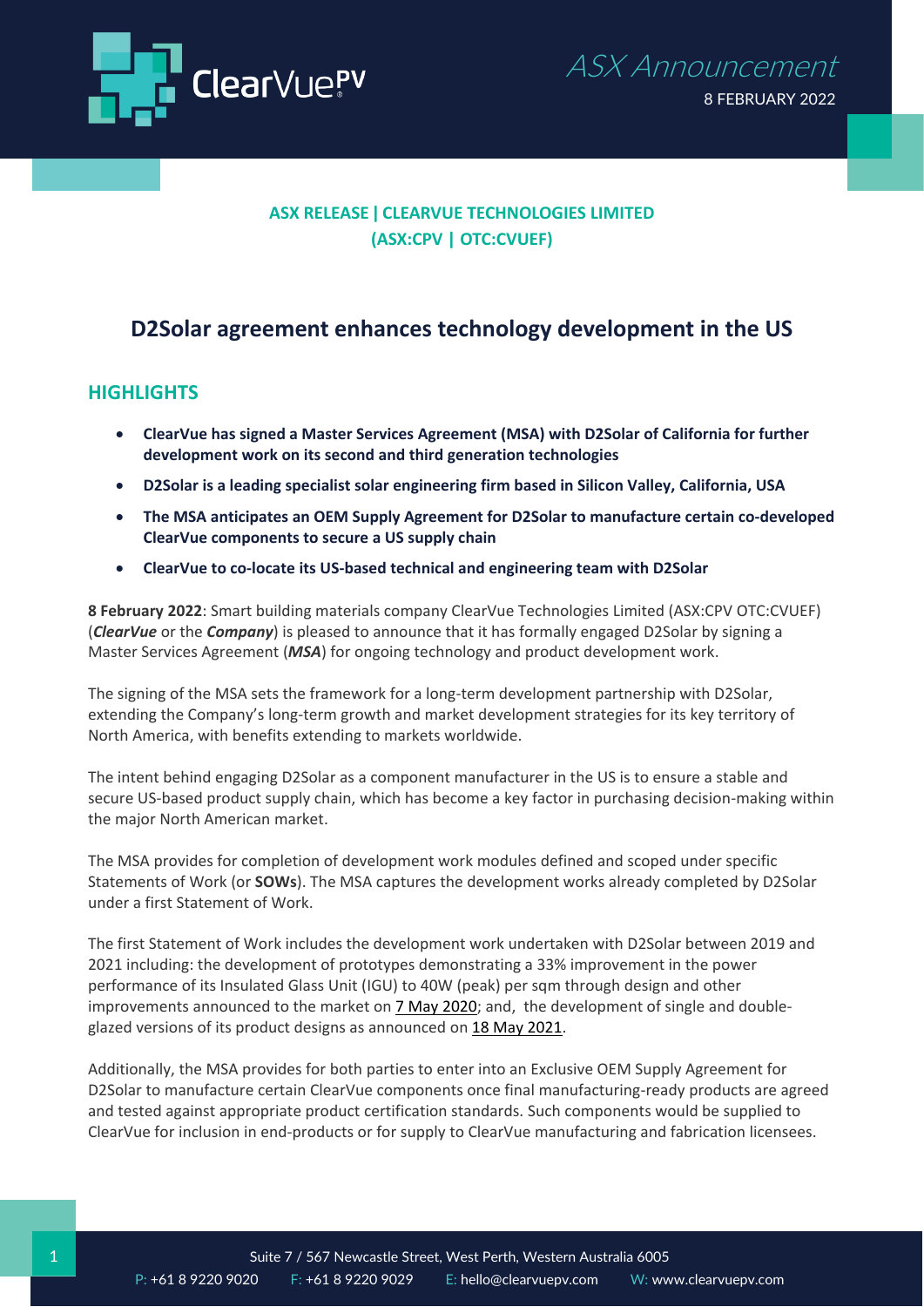A second Statement of Work is currently in discussion and negotiation for an expanded scope of work. The second SOW will include work on further developing the second and third generation of ClearVue technologies and products, and further refinement of the single and double-glazed product types.

In addition, ClearVue is in initial negotiations to co-locate the Company's US-based technical and engineering team in and/or adjacent to the D2Solar premises in California to improve product development timeframes and ensure a localised US technical team is in place capable of supporting the Company's sales and marketing efforts and provide after sales support in North America.

Due to the specialist and highly technical nature of the development work being undertaken by D2Solar, the Company was granted an Advance and Overseas Finding Certificate (No. OF01278) from AusIndustry in June 2021 to permit research and development works undertaken by the Company outside of Australia, specifically through D2Solar, to be claimed as a part of the Company's annual R&D Tax Incentive claim.

The Finding Certificate permits the Company to claim for eligible expenditure under its Australian R&D Tax Incentive claim for research and development works undertaken by the Company within the US through D2Solar. The Finding Certificate extends to the Company's R&D Tax Incentive claim for the 2019/20 financial year and (where the development works are not completed in that financial year then) for the following two financial years thereafter. The Company expects that a significant proportion of development costs for current development works and works that will form the subject of the second Statement of Work with D2Solar, will be able to be claimed for.

Victor Rosenberg, Executive Chairman of ClearVue, commented:

*"ClearVue is very pleased to be working with D2Solar – they are a one-of-a-kind service in solar technology development and are a pleasure to work with. Very few contract development teams globally have the depth of skills and knowledge that the team at D2Solar can offer – we have been very pleased to be working with them over the last few years and are very much looking forward to deepening this relationship going forward including as a tech development partner, contract manufacturing partner and through the proposed co-location."*

Duncan Harwood, Managing Director of D2Solar added:

*"Being in the Silicon Valley area, D2Solar gets exposed to a lot of new technologies and we get to work on some of the latest cutting-edge developments from solar industry leaders as well as many solar and technology start-ups and scale-ups. However, the opportunity to work with ClearVue has been very exciting and has exposed us to an entirely different and rapidly developing market, vertically focussed on energy transition, electrification and decarbonisation in construction. We have worked on building integrated photovoltaic products before but not window integrated photovoltaics like the ClearVue product which sits in is a very exciting new area that is well positioned to focus on responding to the climate crisis. We are very pleased to be working with ClearVue as its development partner in the US and are looking forward to a long and mutually beneficial relationship going forward."*

ClearVue looks forward to updating the market on technology developments made with D2Solar in due course and to progress made with D2Solar generally.

#### **Authorised by the Board of ClearVue Technologies Limited.**

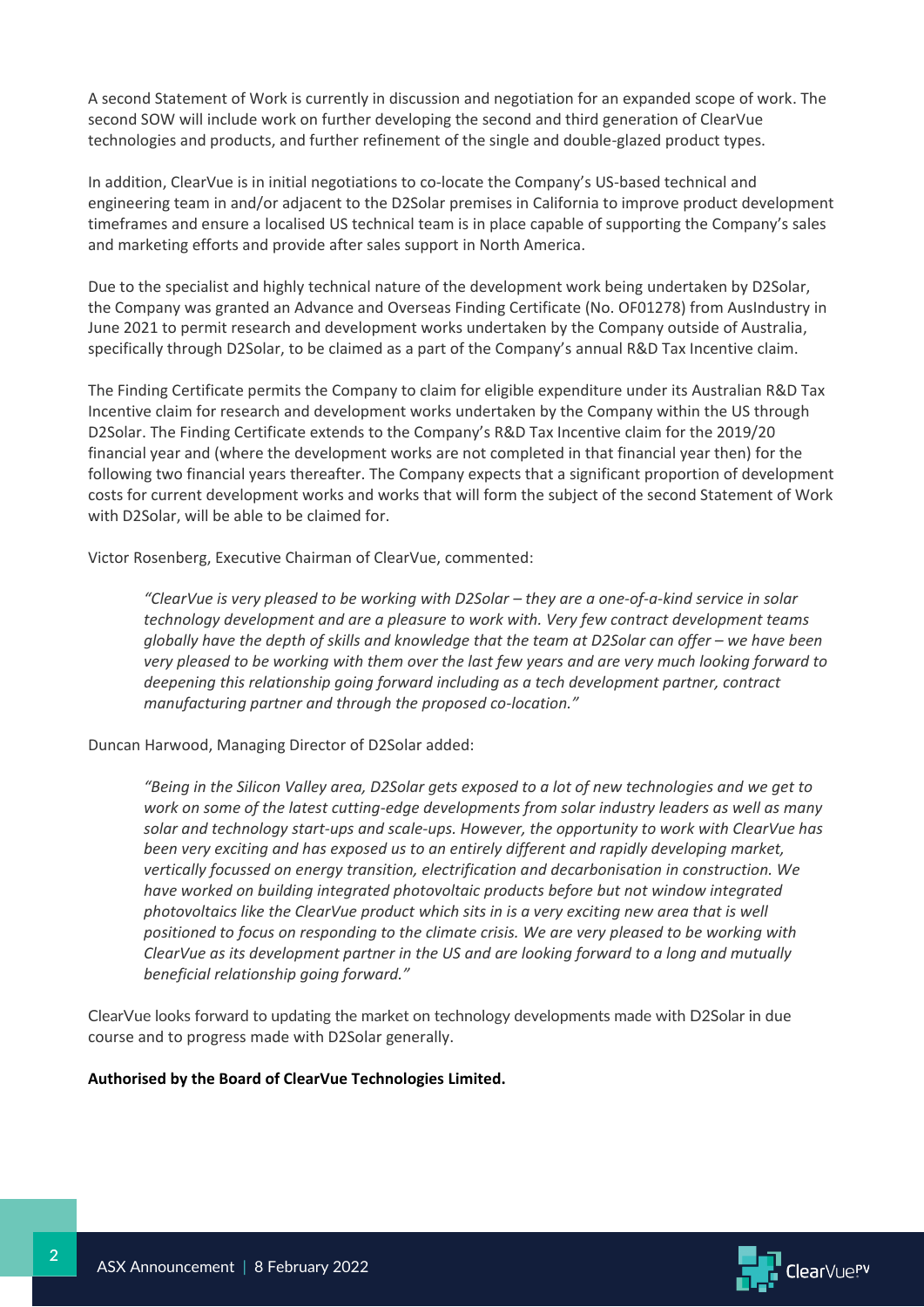#### **FOR FURTHER INFORMATION, PLEASE CONTACT:**

ClearVue Technologies Limited Mr Victor Rosenberg Executive Chairman hello@clearvuepv.com +61 8 9220 9020

**Citadel-MAGNUS** Michael Weir / Russell Quinn 0402 347 032 / 0403 322 097

#### **ABOUT CLEARVUE TECHNOLOGIES LIMITED**

ClearVue Technologies Limited (ASX: CPV) is an Australian technology company that operates in the Building Integrated Photovoltaic (BPIV) sector which involves the integration of solar technology into building surfaces, specifically glass and building façades, to provide renewable energy. ClearVue has developed advanced glass technology that aims to preserve glass transparency to maintain building aesthetics whilst generating electricity.

ClearVue's electricity generating glazing technology is strategically positioned to compliment, and make more compelling, the increased use of energy-efficient windows now being regulated in response to global climate change and energy efficiency goals.

Solar PV cells are incorporated around the edges of an Insulated Glass Unit (IGU) used in windows and the lamination interlayer between the glass in the IGU incorporates ClearVue's patented proprietary nano and micro particles, as well as its spectrally selective coating on the rear external surface of the IGU.

ClearVue's window technology has application for use in the building and construction and agricultural industries (amongst others).

ClearVue has worked closely with leading experts from the Electron Science Research Institute, Edith Cowan University (ECU) in Perth, Western Australia to develop the technology.

To learn more please visit: [www.clearvuepv.com](http://www.clearvuepv.com/)

#### **ABOUT D2SOLAR**

D2Solar: a one-of-a-kind engineering services company, specialising in photovoltaic technologies. Since 2010, D2Solar has helped companies bring their solar innovations to market, from concept stage to fully qualified commercial products. Serving as a dedicated extension of our clients' teams, we have earned the trust of over 150 companies with unmatched expertise and speed.

- Design & Engineering Validation: From product concepts to design trade-offs, to selecting the right materials, your secret sauce is safe with us.
- Reliability Validation: Don't let reliability issues keep your goals out of reach. Count on our expertise in lifetime prediction and certification.
- Manufacturing Validation: We help our clients navigate the challenges of pilot manufacturing, design qualification and supply chain development.
- Product Release: With in-house capacity up to 2MW, we are equipped to scale your product and help you transfer to a low-cost environment safely.

For more information please visit: www.d2solar.com